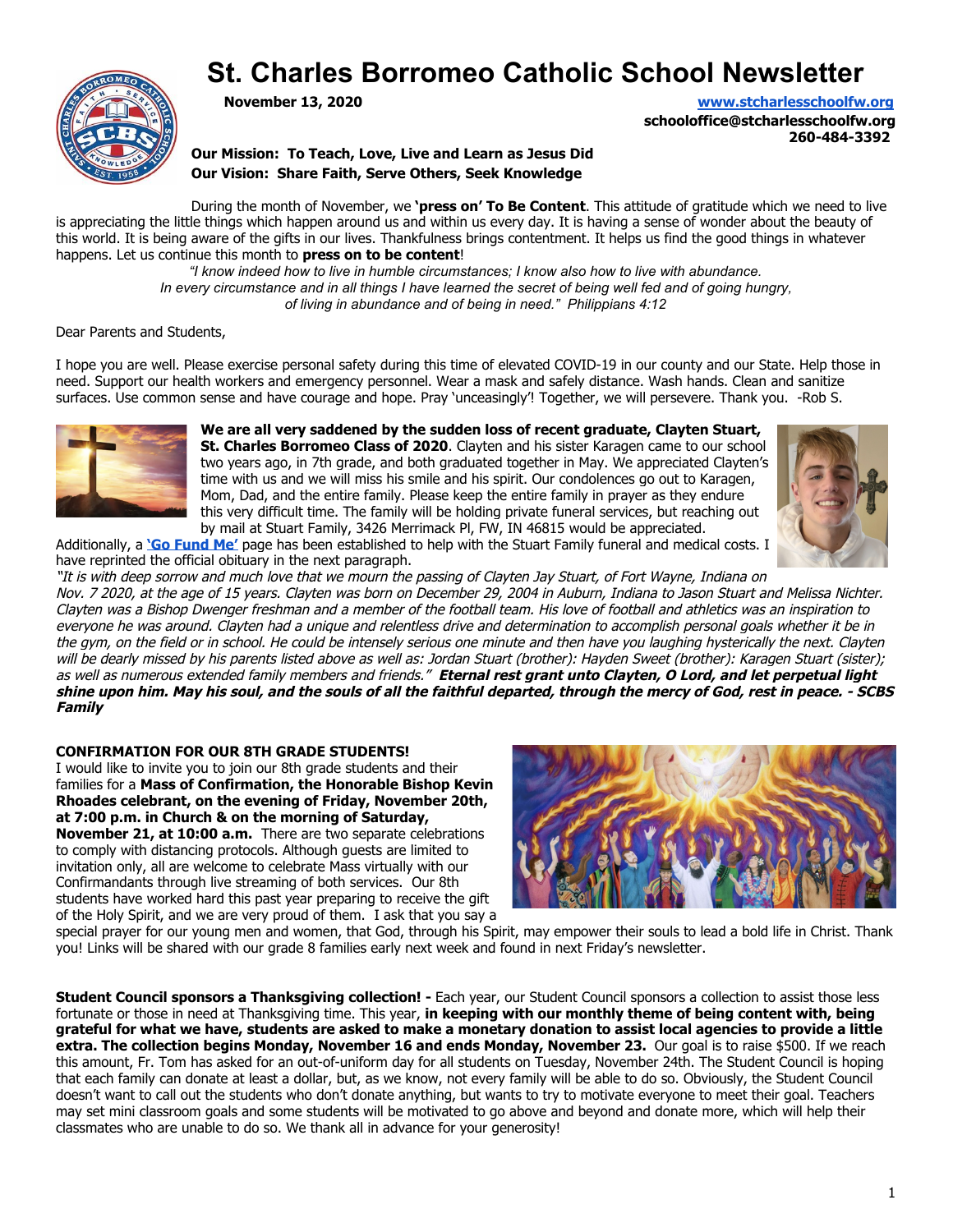# **Calendar Update**

November 13 Interim Period ends November 17 School Board Meeting November 20 Interim Reports go home Confirmation 7:00 pm with Bishop Rhoades presiding November 21 Confirmation 10:00 am with Bishop Rhoades presiding November 21-22 Boy Scout Wreath Sale November 25-26-27 NO SCHOOL Thanksgiving break November 28-29 Boy Scout Wreath Sale November 29 First Sunday of Advent December 5 First Reconciliation 10:30 am December 5 Advent Fish Fry sponsored by Knights of Columbus, carry-out only

# **BDHS Merit Scholarship Exam**

Bishop Dwenger High School will administer the Merit Scholarship Exam to any 8th grade student interested in competing for an academic scholarship to be applied toward Bishop Dwenger tuition. Typically, 4-8 scholarships are awarded each year, determined solely on merit. Students must sign-up in advance for this exam. This year's exam is being offered on Saturday, December 5th, 8:45-11:45 am. **Registration deadline is FRIDAY, NOVEMBER 20**. A \$25 non-refundable fee is due with registration at this link: [https://form.jotform.com/202714654191049.](https://form.jotform.com/202714654191049) On Saturday, December 5th, students will test at BDHS and should enter through Door #1. The doors open at 8:30 AM for registration. Face masks are required. Students will also need to bring 2 sharpened #2 pencils (not mechanical) for the test. The test includes verbal, quantitative, reading, language & math. To learn more about the actual test, you may go to [www.ststesting.com/hspt](http://www.ststesting.com/hspt). If you have questions, please call the Bishop Dwenger Guidance Department at (260) 496-4701.

# **Calling All Prospective Saints! Set up a tour to visit Bishop Dwenger High School!**

In these challenging times in which we are unable to gather, we have three creative ways to share more information about our school to those who are considering attending Bishop Dwenger High School. For more information about tours of the campus, our virtual video tour, and a video chat/call with a current BDHS student, please go to this link: <https://form.jotform.com/202655743619057>. You are encouraged to find out what it means to be a Saint!

# **21st Century Scholars Program**

Your children may be eligible for college tuition through the 21st Century Scholars program. Students in the 7th or 8th grade who qualify for the program can receive up to four years of college tuition to attend an eligible Indiana public or private college or university. The scholarship may be reduced depending on the availability of the student's family to contribute to college. Income guidelines:<br>Household Size<br>Maximum Annual Income Maximum Annual Income

| סאור ח | <u>riaxilliulli Allilual I</u> |
|--------|--------------------------------|
|        | \$31,894                       |
| 3      | \$40,182                       |
| 4      | \$48,470                       |
| 5      | \$56,758                       |
| 6      | \$65,046                       |
|        |                                |

For each additional person in the household, add \$8,288

\* The scholarship amount may be reduced depending on the availability of funds and the availability of the student's family to contribute to college.

# **The only time you can apply for this program is when the student is in 7th or 8th grade. Students must be enrolled by June 30th of their eighth grade year!!**

Apply online at [www.scholars.in.gov](http://www.scholars.in.gov/) or call Mrs. Robinson at 969-4036 for more information.

# **SCRIP NEWS**

SCRIP order forms were sent home Friday (today) from school with the youngest in the family. Please check your child's backpack for it!

**Thanksgiving** is less than 2 weeks away! Make sure you have all the gift cards you need for your holiday feasting or traveling.



**SCRIP** sales will take place on **Friday, Nov. 20 th in the Hession Center** and again next weekend at our regular times. School orders will be collected by the teachers on *Monday, Nov. 16<sup>th</sup>, Friday, Nov. 20<sup>th</sup>,* and *Monday, Nov. 23<sup>rd</sup>.* The **SCRIP** office is open during the week from **8:30 am – noon.** Your last chance to purchase gift cards before Thanksgiving is Wednesday, Nov. 25. We will take phone orders that morning as we verify new inventory. The office will close at noon.

**Christmas Shopping –** As we continue to deal with the COVID pandemic, this Christmas season is sure to be different. **SCRIP** gift cards can be the answer to safe gifting. Plan ahead to guarantee plenty of time to complete your list as well and get your gifts to your final destination. Check out the complete list of participating merchants available through **Great Lakes SCRIP**. Remember you can pay your **Kohl's** bill with gift cards you purchase through **SCRIP**, earning a 5% rebate on all your purchases.

If you are planning to utilize online sites for shop and ship, we carry **Amazon** gift cards in \$25 & \$100 denominations with a 2.25% rebate.

**Help Wanted –** A part-time position in the SCRIP office will be available in January, 2021. If interested, contact Peggy or Madonna in the SCRIP office – **969-4027**.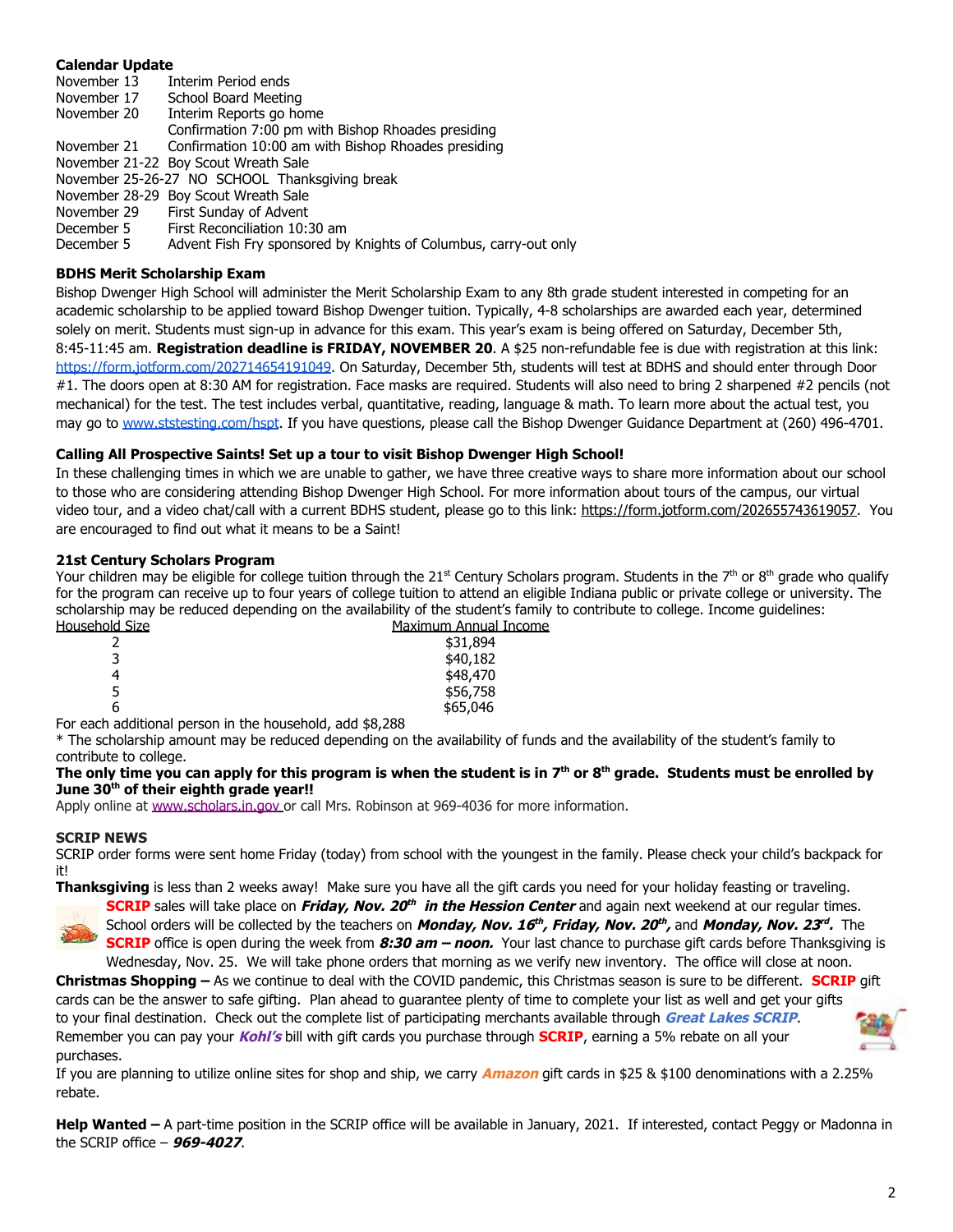**VOLUNTEERS:** We are grateful to have our volunteers back to help with Friday and weekend sales. A special "thank you" to our drivers and Thursday crew who have continued to help us during these crazy and uncertain times.

# **Nov. 16 – CLASSROOM DELIVERY – Kelly Tippmann**

- **Nov. 20 Angela Bauer, Sue Christle, Peggy Keefer**
- **Nov. 20 CLASSROOM DELIVERY Laura Ijames**
- **Nov. 21 Mary Jones, Jill Onion, Tom Ryan**

**Nov. 22 - Cathy Yaggy, Jennifer Hogan, Roberta Keefer**

## **ANNUAL BOY SCOUT CHRISTMAS WREATH SALE**



**St. Charles Boy Scouts Troop 1** will be selling fresh **Douglas Fir Christmas Wreaths and Door Swags** this year after the Masses **November 21 & 22 and November 28 & 29.** Each wreath has an outside diameter of 22" - 24" and will have at least 2—3 pine cones as well as a beautiful red or burgundy velveteen bow of your choice. The cost is \$27 per wreath and \$17 each Swag. Optional wreath stand is \$5. You may pay via cash, check or credit/debit card after each of the Masses. Home delivery is available by emailing your address and order to dhogan721@gmail.com. If you have any questions, please contact Dave Hogan, 260-486-7858.

| 16 |                        | 17                         | 18                      | 19                     | 20                    |
|----|------------------------|----------------------------|-------------------------|------------------------|-----------------------|
|    | Hot Dog                | Ham & Turkey Sub           | Chicken Nuggets         | Corn Chips w/Taco Meat | <b>Bosco Sticks</b>   |
|    | Green Beans            | <b>Doritos</b>             | Mashed Potatoes w/Gravy | Lettuce, Cheese        | w/Marinara            |
|    | <b>Fries</b>           | Veggies & Dip              | <b>Steamed Carrots</b>  | <b>Black Beans</b>     | <b>Broccoli</b>       |
|    | Peaches                | Banana                     | Dinner Roll             | Corn                   | Go-Gurt               |
|    | Milk                   | Milk                       | Mixed Fruit             | Grapes                 | Pears                 |
|    |                        |                            | Milk                    | Milk                   | Milk                  |
| 23 | Pork Patty             | 24<br>Cheeseburger         | 25                      | 26                     | 27                    |
|    | <b>Baked Beans</b>     | Lettuce, Pickle, Tomato    |                         |                        |                       |
|    | <b>Tater Tots</b>      | Sweet Potato Fries         | No School               | No School              | No School             |
|    | Pineapple              | Apricots                   |                         |                        |                       |
|    | Milk                   | Milk                       |                         |                        |                       |
| 30 |                        | December 1                 | December 2              | December 3             | December 4            |
|    | Chicken Patty          | Pasta w/Meat Sauce         | Soft Taco w/Lettuce,    | Chicken Caesar Salad   | Bread Sticks w/Cheese |
|    | <b>Steamed Carrots</b> | Salad w/Ranch              | Cheese                  | Soft Pretzel w/Cheese  | Veggies & Dip         |
|    | <b>Tater Tots</b>      | <b>Garlic Cheese Toast</b> | <b>Refried Beans</b>    | <b>Broccoli</b>        | Go-Gurt               |
|    | Peaches                | Mixed Fruit                | Corn                    | Pears                  | Oranges               |
|    | Milk                   | Milk                       | Grapes                  | Milk                   | Milk                  |
|    |                        |                            | Milk                    |                        |                       |

## **November 2020 Cafeteria Lunch Menu**

# **Lunch Prices 2020-2021**

Milk Only \$0.45 Extra Entrée \$1.50

### **ST. CHARLES BORROMEO CATHOLIC SCHOOL LUNCH ACCOUNTING FORM**

Parents can put money into the student's account through your MyPaymentPlus (formerly MyMealsPlus) online account at [www.mypaymentplus.com](https://www.mypaymentsplus.com/welcome) or by calling 1-877-237-0946 for a small fee. Or, you may send a check with the Lunch Accounting Form below to the school cafeteria. For example, if you have 3 children, send a check for \$90 payable to St. Charles Cafeteria and designate \$30 to each child's account. Each child who will eat hot lunch needs to have money in their meal account. It is recommended to have a minimum of \$14.00 in this account which will pay for five meals. If the student may want additional portions of the main entree, then it is recommended to have a minimum of \$6.00 in the account as well. if you have questions regarding this, you may call the school cafeteria at 969-4028 on school days 8:00-12:30 or the school office at 484-3392.

| Last Name                                                                                            | <b>First Name</b> | Grade-Room | Lunch ID        | Payment |  |
|------------------------------------------------------------------------------------------------------|-------------------|------------|-----------------|---------|--|
| Payments are used to pay for a Meal (regular price \$2.90), Extra Entree (\$1.50), and Milk (\$0.45) |                   |            |                 |         |  |
| <b>Last Name</b>                                                                                     | <b>First Name</b> | Grade-Room | <b>Lunch ID</b> | Payment |  |
| Payments are used to pay for a Meal (regular price \$2.90), Extra Entree (\$1.50), and Milk (\$0.45) |                   |            |                 |         |  |
| <b>Last Name</b>                                                                                     | <b>First Name</b> | Grade-Room | Lunch ID        | Payment |  |
| Payments are used to pay for a Meal (regular price \$2.90), Extra Entree (\$1.50), and Milk (\$0.45) |                   |            |                 |         |  |
| <b>Total Payment Enclosed</b>                                                                        |                   |            |                 |         |  |